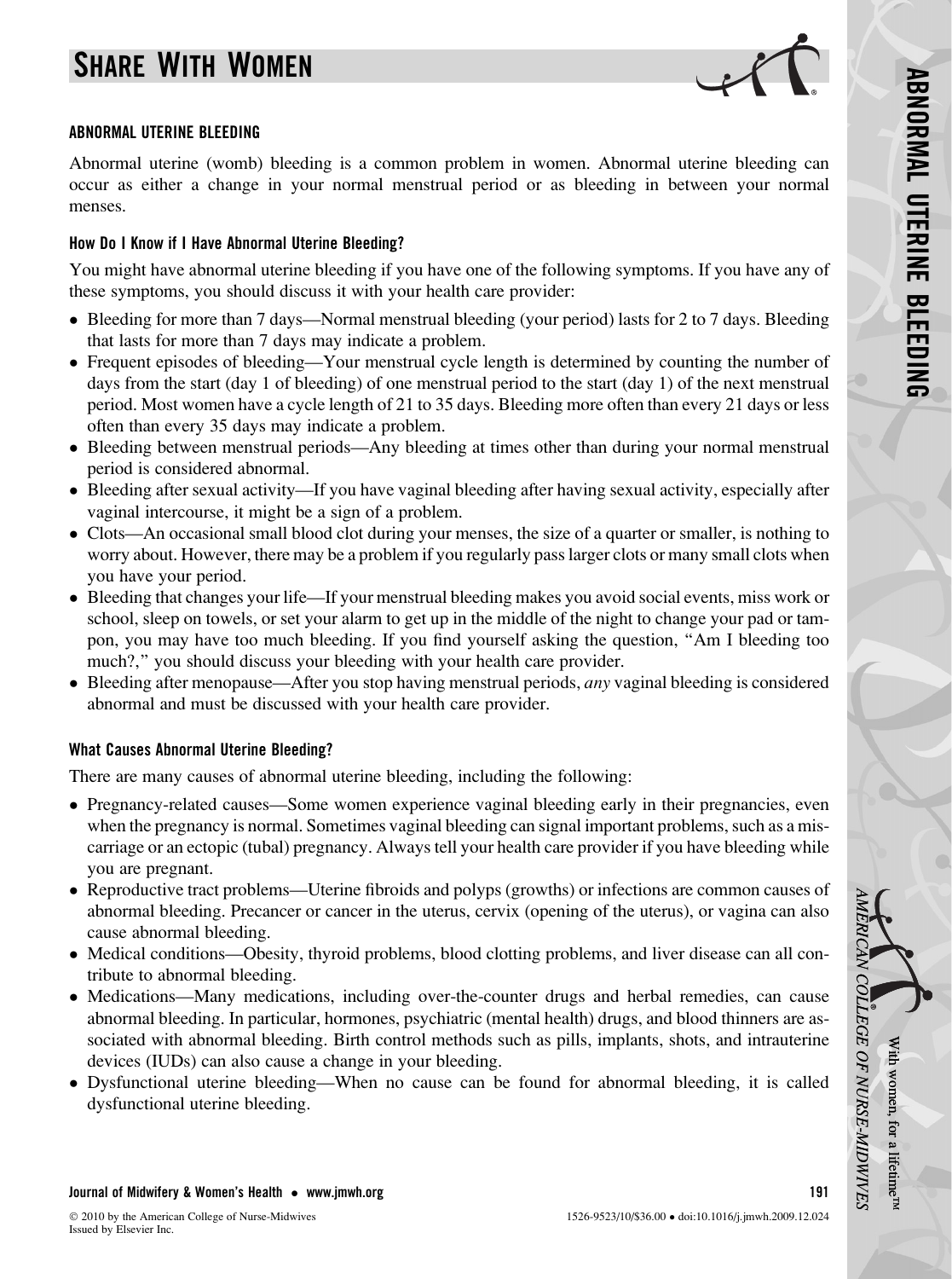#### Medical Treatments for Abnormal Uterine Bleeding

- Combined hormonal contraceptive (birth control) methods—Combined contraceptive methods contain synthetic forms of the hormones estrogen and progesterone. They come in pills, a vaginal ring, and a patch, and can decrease the amount of bleeding in many women.
- Progestins—Progestins are a synthetic form of the hormone progesterone that can be taken as pills or placed in the uterus as an IUD.
- Intrauterine device—The IUD called Mirena is often used to treat abnormal bleeding. The IUD is placed in the uterus through the vagina during an office visit. The progestin in the Mirena IUD helps decrease the amount of bleeding from the endometrium (uterine lining) and may make your periods stop completely.
- Nonsteroidal antiinflammatory drugs—These kinds of medications include drugs like ibuprofen (Advil or Motrin) and naproxen (Aleve). Although aspirin is included in this category of drugs, women with heavy menstrual bleeding should not use aspirin.
- Other medications—Other medications that are less commonly used to treat abnormal uterine bleeding include gonadotropin-releasing hormone agonists (sometimes called GnRH agonists), danazol, and antifibrinolytic medications.

## Surgical Treatments for Abnormal Uterine Bleeding

- Endometrial ablation—This procedure removes or destroys layers of the endometrium without removing the uterus and can be done as an office procedure. It usually reduces the amount of bleeding. This procedure is only appropriate for women who *do not* want to have more or any children.
- Fibroid-specific procedures—There are a number of procedures that can be used to remove or shrink the size of uterine fibroids:

Myomectomy—Myomectomy is the surgical removal of the fibroid through an incision (cut) in the uterus, while leaving the uterus in place.

Myolysis—Myolysis involves destroying the fibroid using heat, laser, or freezing.

Resection—Resection cuts away a fibroid in the uterine cavity using an instrument that goes through the cervix and does not require a uterine incision.

Uterine artery embolization—Uterine artery embolization involves injecting small particles into the blood supply of the uterus to block the blood vessels that supply uterine fibroids.

- Hysterectomy—Hysterectomy is removal of the uterus. It is often used to treat the problems that cause abnormal bleeding, such as uterine fibroids. Hysterectomy is major surgery, and a woman can no longer get pregnant afterwards.
- Dilatation and curettage (D&C)—A D&C may be done for a woman with heavy bleeding. In this procedure, the cervix is dilated and the top layer of the endometrium where the bleeding is coming from is gently scraped away. Usually a woman is given general anesthesia (put to sleep) for a D&C, but she can go home the same day.

### How Do I Keep Track of My Menstrual Bleeding?

A menstrual diary is the best way to keep track of when, how long, and how much you bleed. Your provider may provide these diaries for you, or you can download one at [www.midwife.org/share\\_with\\_women.cfm](http://www.midwife.org/share_with_women.cfm).

This page may be reproduced for noncommercial use by health care professionals to share with clients. Any other reproduction is subject to JMWH approval. The information and recommendations appearing on this page are appropriate in most instances, but they are not a substitute for medical diagnosis. For specific information concerning your personal medical condition, JMWH suggests that you consult your health care provider.

Ā.

AMERICAN COLLEGE OF NURSE-MIDWIVES

N COLLEGE OF NURSE-MIDWIVES